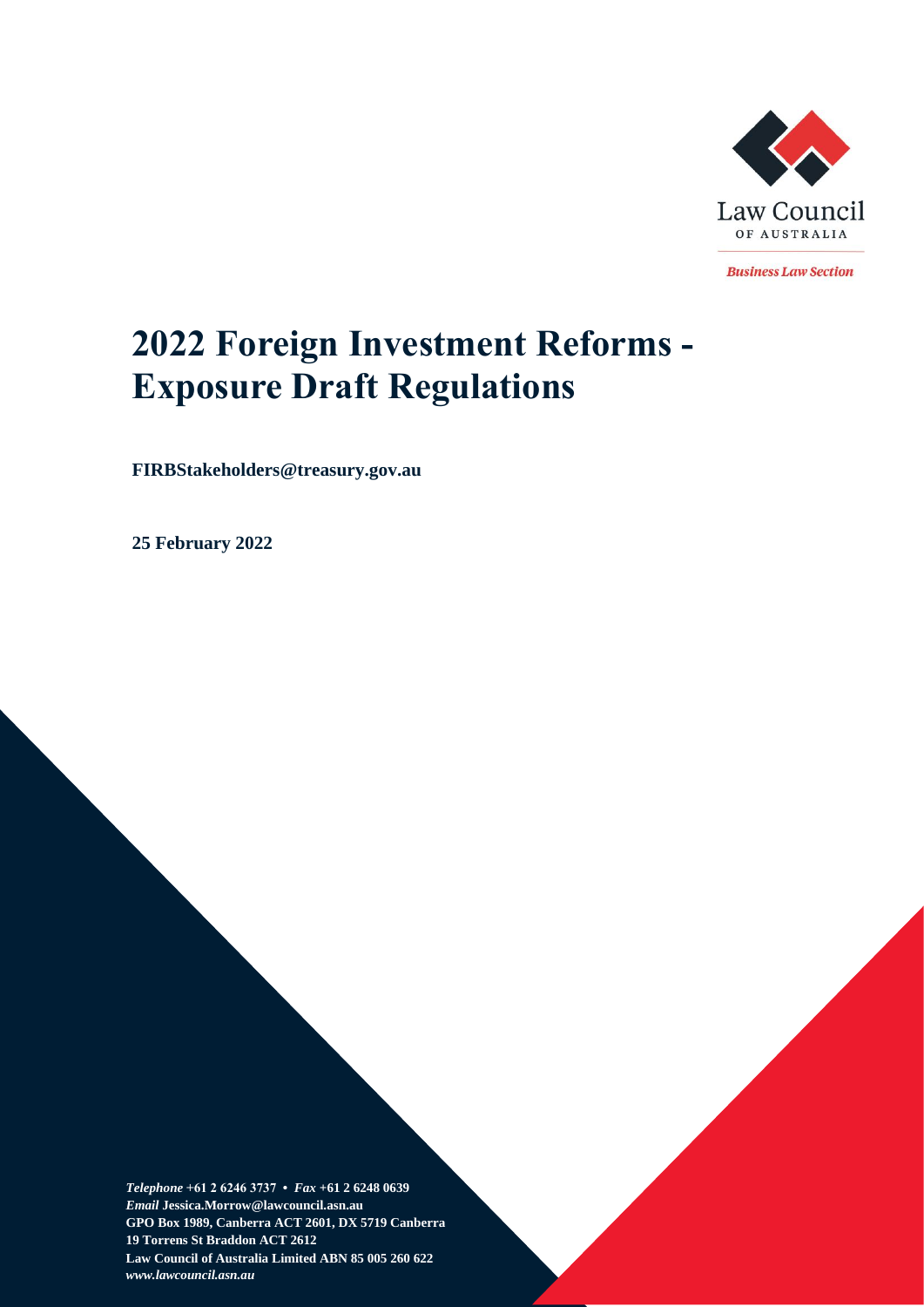## **Table of Contents**

| 4. Acquisitions of interests in securities where proportionate share or unit holding |  |  |  |  |
|--------------------------------------------------------------------------------------|--|--|--|--|
|                                                                                      |  |  |  |  |
|                                                                                      |  |  |  |  |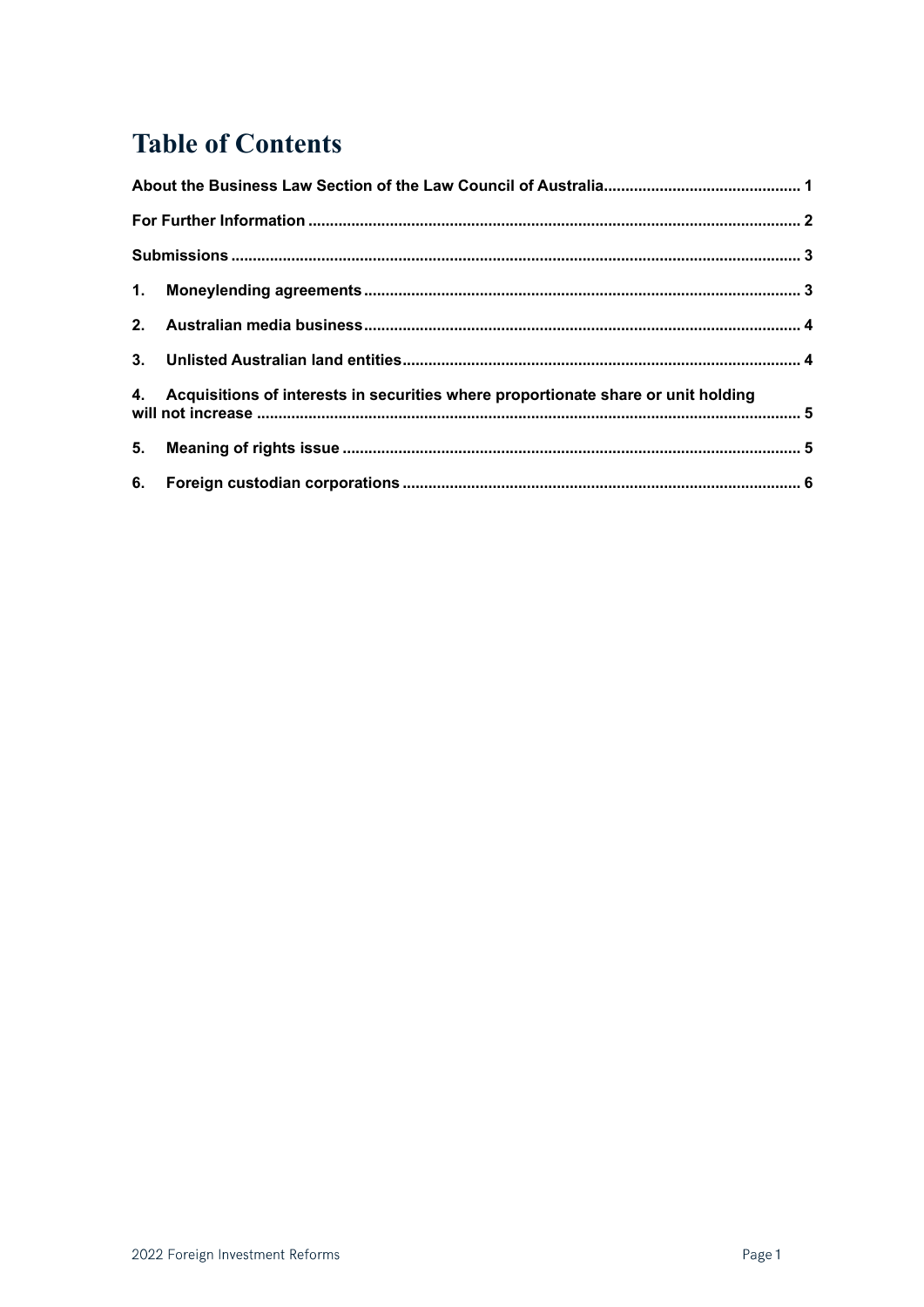## <span id="page-2-0"></span>About the Business Law Section of the Law Council of Australia

The Business Law Section was established in August 1980 by the Law Council of Australia with jurisdiction in all matters pertaining to business law. It is governed by a set of by-laws adopted by the Law Council and the members of the Section. The Business Law Section conducts itself as a section of the Law Council of Australia Limited.

The Business Law Section provides a forum through which lawyers and others interested in law affecting business can discuss current issues, debate and contribute to the process of law reform in Australia, as well as enhance their professional skills.

The Law Council of Australia Limited itself is a representative body with its members being:

- Australian Capital Territory Bar Association
- Australian Capital Territory Law Society
- Bar Association of Queensland Inc
- Law Institute of Victoria
- Law Society of New South Wales
- Law Society of South Australia
- Law Society of Tasmania
- Law Society Northern Territory
- Law Society of Western Australia
- New South Wales Bar Association
- Queensland Law Society
- South Australian Bar Association
- Tasmanian Bar
- Law Firms Australia
- The Victorian Bar Inc
- Western Australian Bar Association

Operating as a section of the Law Council, the Business Law Section is often called upon to make or assist in making submissions for the Law Council in areas of business law applicable on a national basis.

Currently the Business Law Section has approximately 900 members. It currently has 15 specialist committees and working groups:

- Competition & Consumer Law Committee
- Construction & Infrastructure Law Committee
- Corporations Law Committee
- Customs & International Transactions Committee
- Digital Commerce Committee
- Financial Services Committee
- **Foreign Corrupt Practices Working Group**
- Foreign Investment Committee
- Insolvency & Reconstruction Law Committee
- Intellectual Property Committee
- Media & Communications Committee
- Privacy Law Committee
- SME Business Law Committee
- **Taxation Law Committee**
- Technology in Mergers & Acquisitions Working Group

As different or newer areas of business law develop, the Business Law Section evolves to meet the needs or objectives of its members in emerging areas by establishing new working groups or committees, depending on how it may better achieve its objectives.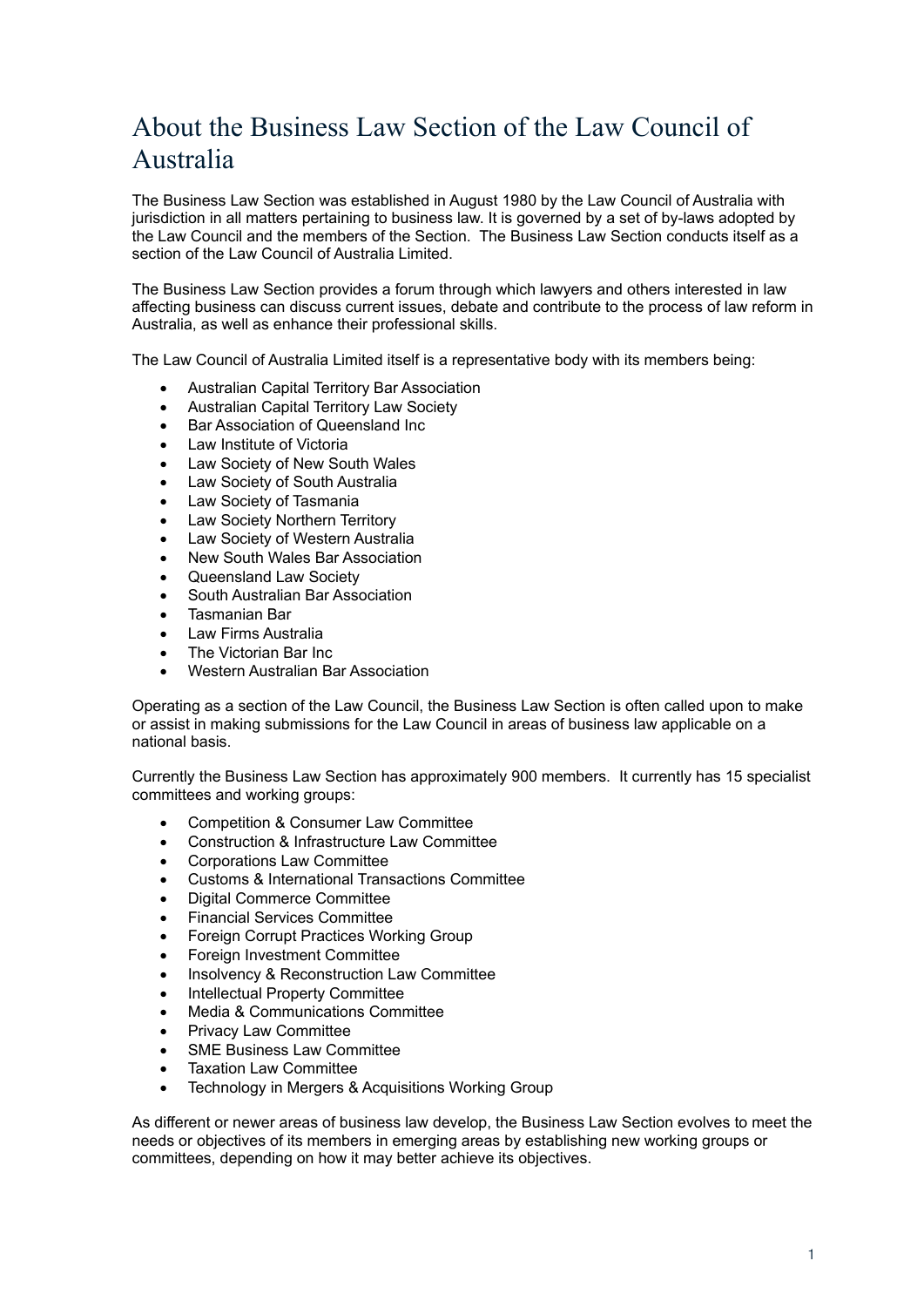The Section has an Executive Committee of 11 members drawn from different states and territories and fields of practice. The Executive meets quarterly to set objectives, policy and priorities for the Section.

Current members of the Executive are:

- Mr Philip Argy, Chairman
- Professor Pamela Hanrahan, Deputy Chair
- Mr Adrian Varrasso, Treasurer
- Mr Greg Rodgers
- Mr John Keeves
- Ms Rachel Webber
- Ms Caroline Coops
- Dr Elizabeth Boros
- Ms Shannon Finch
- Mr Clint Harding
- Mr Peter Leech

The Section's administration team serves the Section nationally and is based in the Law Council's offices in Canberra.

## <span id="page-3-0"></span>For Further Information

This submission has been prepared by the Foreign Investment Committee of the Business Law Section of the Law Council of Australia (the **Committee**).

The Committee would be pleased to discuss any aspect of this submission.

Any queries can be directed to the chair of the Committee, Wendy Rae (at [Wendy.Rae@allens.com.au](mailto:Wendy.Rae@allens.com.au) or +61 3 9613 8595) or deputy chair of the Committee Marcus Clark (at [Marcus.Clark@jws.com.au](mailto:Marcus.Clark@jws.com.au) or +61 2 8274 9509).

With compliments

 $lk$ 

**Philip Argy Chair, Business Law Section**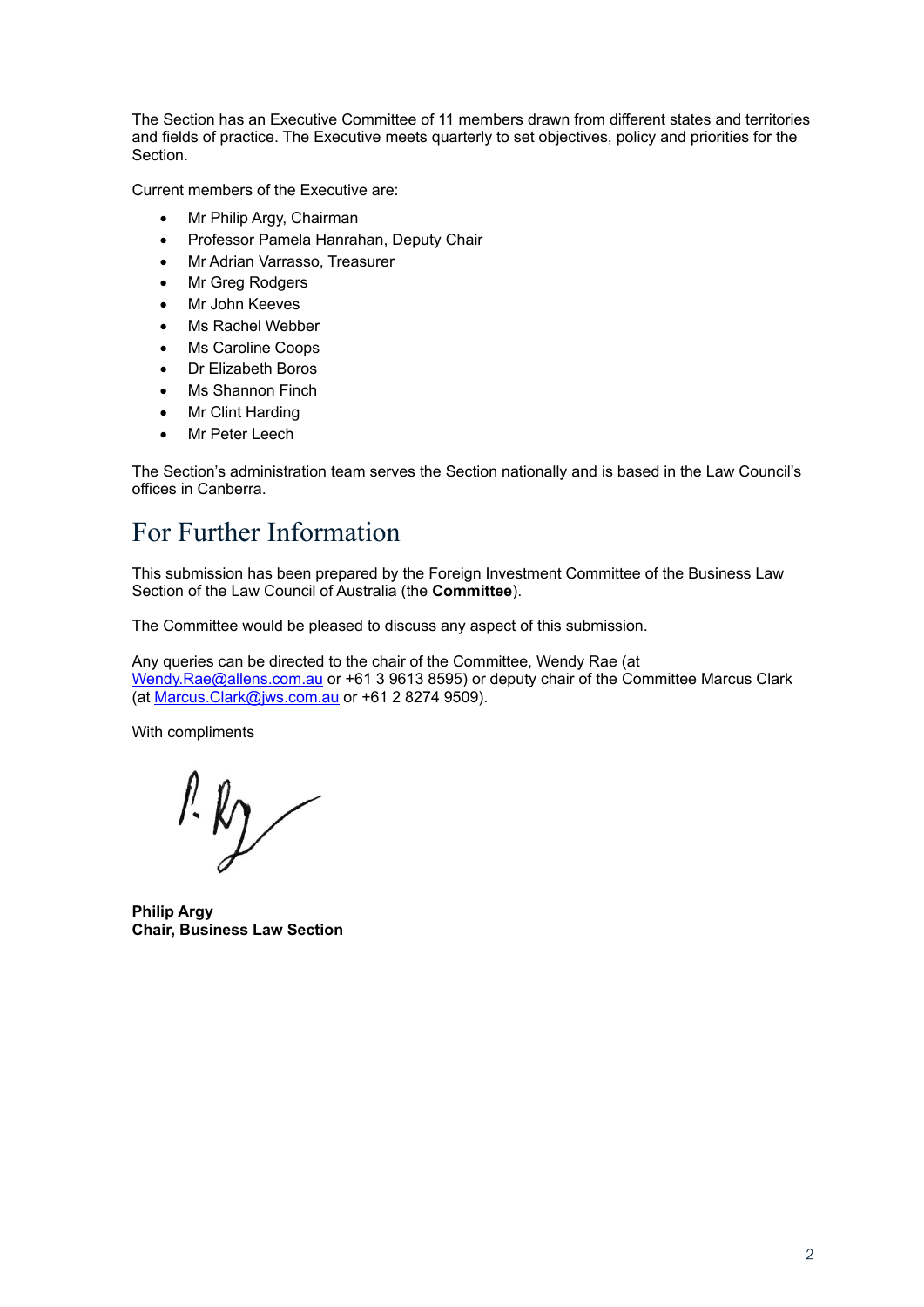## <span id="page-4-0"></span>Submission

The Committee welcomes the Government's proposals to make changes to the *Foreign Acquisitions and Takeovers Regulation 2015* (**Regulations**) to 'reduce regulatory burdens by clarifying certain aspects of the framework and streamlining some less sensitive types of investment'. However, we submit that certain aspects of the proposed changes do not achieve this objective, or can be fine tuned to better achieve this objective.

## <span id="page-4-1"></span>1. Moneylending exemption

We support the Government's proposal to amend the definition of "moneylending agreement" subject to the following marked changes (or similar) being implemented. We support the Government's other proposed changes in relation to the existing moneylending exemption.

### *moneylending agreement* means:

- (a) an agreement entered into:
	- (i) in good faith and on ordinary commercial terms; and
	- (ii) in the ordinary course of carrying on a moneylending business;

except an agreement dealing with any matter unrelated to the carrying on of that business; or

- (b) an agreement entered into:
	- (i) in good faith and on ordinary commercial terms; and
	- (ii) relating to the purpose of lending money or otherwise providing financial accommodation; and
	- (iii) by an entity that was created predominantly for that purpose by a person or entity in the ordinary course of carrying on a moneylending business, a business of promoting the establishment of moneylending businesses or a business of arranging the lending of money or other financial accommodation;

except if the entity that was created predominantly for that purpose, before entering into the agreement, began carrying on a business unrelated to that purpose; or

- (c) for a person or entity that:
	- (i) is carrying on a moneylending business; or
	- (ii) was created predominantly for the purpose of lending money or otherwise providing financial accommodation by a person or entity in the ordinary course of carrying on a business referred to in sub-paragraph (b)(iii); or
	- (iii) is a subsidiary or holding entity of a person or entity covered by subparagraph (i) or (ii);

an agreement to acquire an interest arising from an agreement that would be a moneylending agreement (within the meaning of paragraph (a) or (b)) were the person or entity to have been the original holder of the interest.

### **Sub-paragraph (b)(iii) - promoters and arrangers**

Paragraph (b) of the definition addresses a current concern that newly created lenders may not be able to establish that they are carrying on a moneylending business when they first enter into a moneylending agreement. By clarifying coverage of newly created lenders under the moneylending exemption, the Government is removing a potential barrier to entry and, therefore, promoting competition in the finance sector.

As drafted, sub-paragraph (b)(iii) contemplates circumstances in which new lenders are created by existing lenders. For example, this may occur when a lender establishes (A) a new subsidiary through which to carry on a new moneylending business generally or (B) a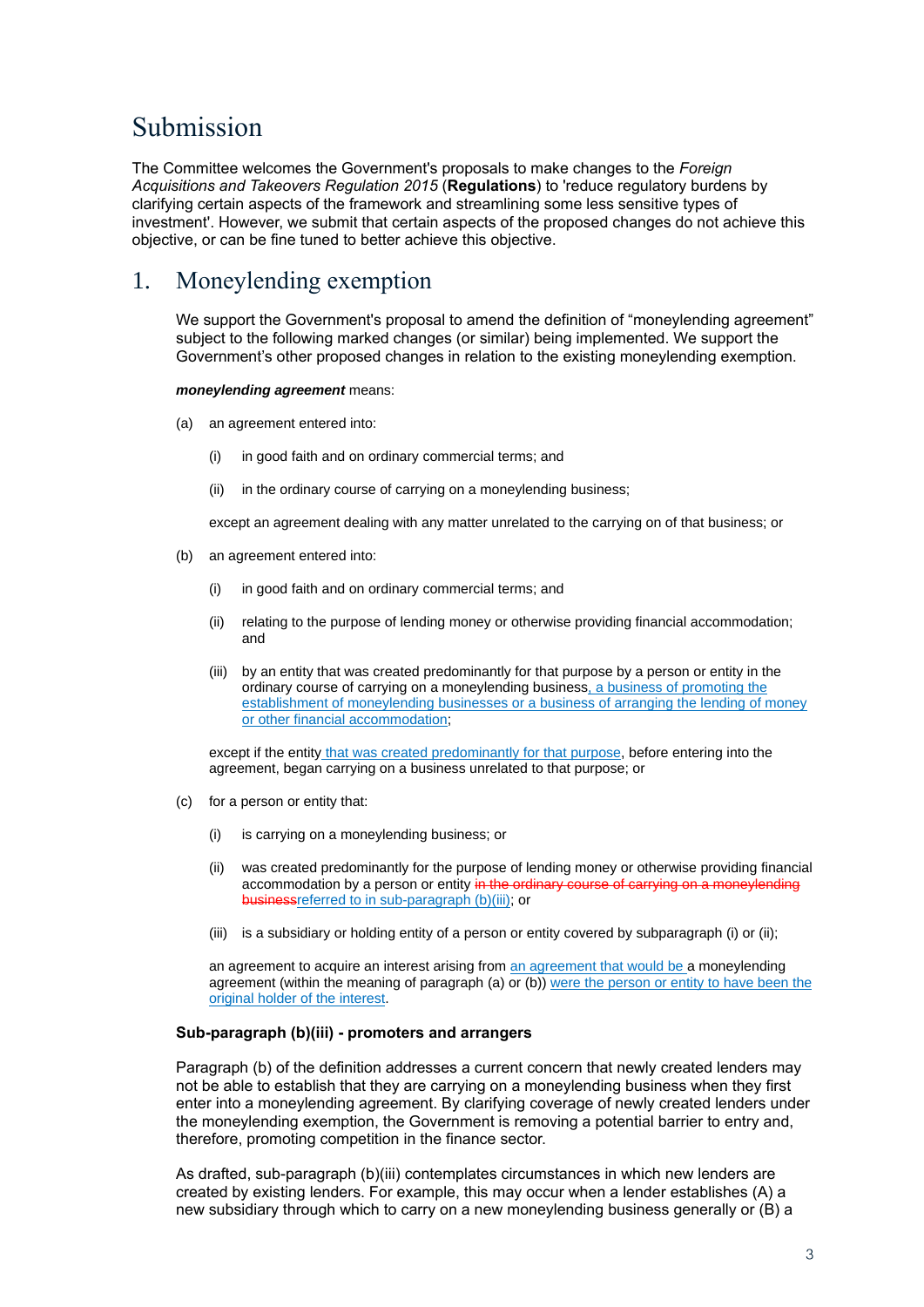special purpose lending vehicle to lend money or otherwise provide financial accommodation to a specific borrower or for a specific project.

However, in our experience, it is often the case that special purpose lending vehicles are formed by persons that do not carry-on moneylending businesses themselves but are in the business of promoting their creation or arranging the lending of money or other financial accommodation.

Our proposed extension to promoters is particularly designed to cover collective investment vehicles created by investment fund managers to lend money or otherwise provide financial accommodation. An investment fund manager may not itself carry on a moneylending business but instead promotes to potential investors the establishment of collective investment vehicles to carry on moneylending businesses utilising funding to be sourced from the potential investors.

Similarly, our proposed extension to arrangers is particularly designed to cover special purpose lending vehicles created by finance arrangers to lend money or otherwise provide financial accommodation to a specific borrower or for a specific project. A finance arranger may not itself carry on a moneylending business but instead carries on a business of arranging finance. In many cases the lending syndicate that is arranged will lend directly with each syndicate member relying on the moneylending exemption; however, in some cases it is more convenient for syndicate members to have their lending arranged through a special purpose lending vehicle.

Note that we are only proposing an extension to persons and entities that carry on business of promoting or arranging – not one-off promoters or arrangers.

### **Paragraph (b) – entity clarification**

The final part of paragraph (b) uses the term 'entity' into two contexts – one being the entity created to lend money or provide other financial accommodation and the other being the entity that created the first entity. Our proposed change is designed to clarify that it is the entity created to lend money that cannot carry on a business unrelated to that purpose, not the entity that created it.

### **Paragraph (c)**

Our proposed change to sub-paragraph (c)(ii) is consequential arising from our proposed change to sub-paragraph (b)(iii).

Our proposed change to the final part of paragraph (c) is designed to cover a situation in which a person or entity that qualifies for the moneylending exemption is acquiring an interest in a loan agreement from a person that did not qualify for the exemption. We do not think the unavailability of the moneylending exemption to the assignor of an interest should be relevant to the availability of the moneylending exemption to an otherwise qualified assignee of that interest.

### <span id="page-5-0"></span>2. Australian media business

We support the proposed changes.

### <span id="page-5-1"></span>3. Unlisted Australian land entities

We support the Government's proposal to align the threshold for unlisted Australian land entities with the threshold for listed Australian land entities. However, we recommend that sections 37(2)(c) and 4(c) of the *Foreign Acquisitions and Takeovers Act 1975* (Cth) (**FATA**) each be amended to refer to a "direct interest" instead of 10%. This would also allow for the deletion of FATR sections 37(2)(d) and (4(d) as these deal with concepts addressed in the definition of "direct interest" (see FATR section 16).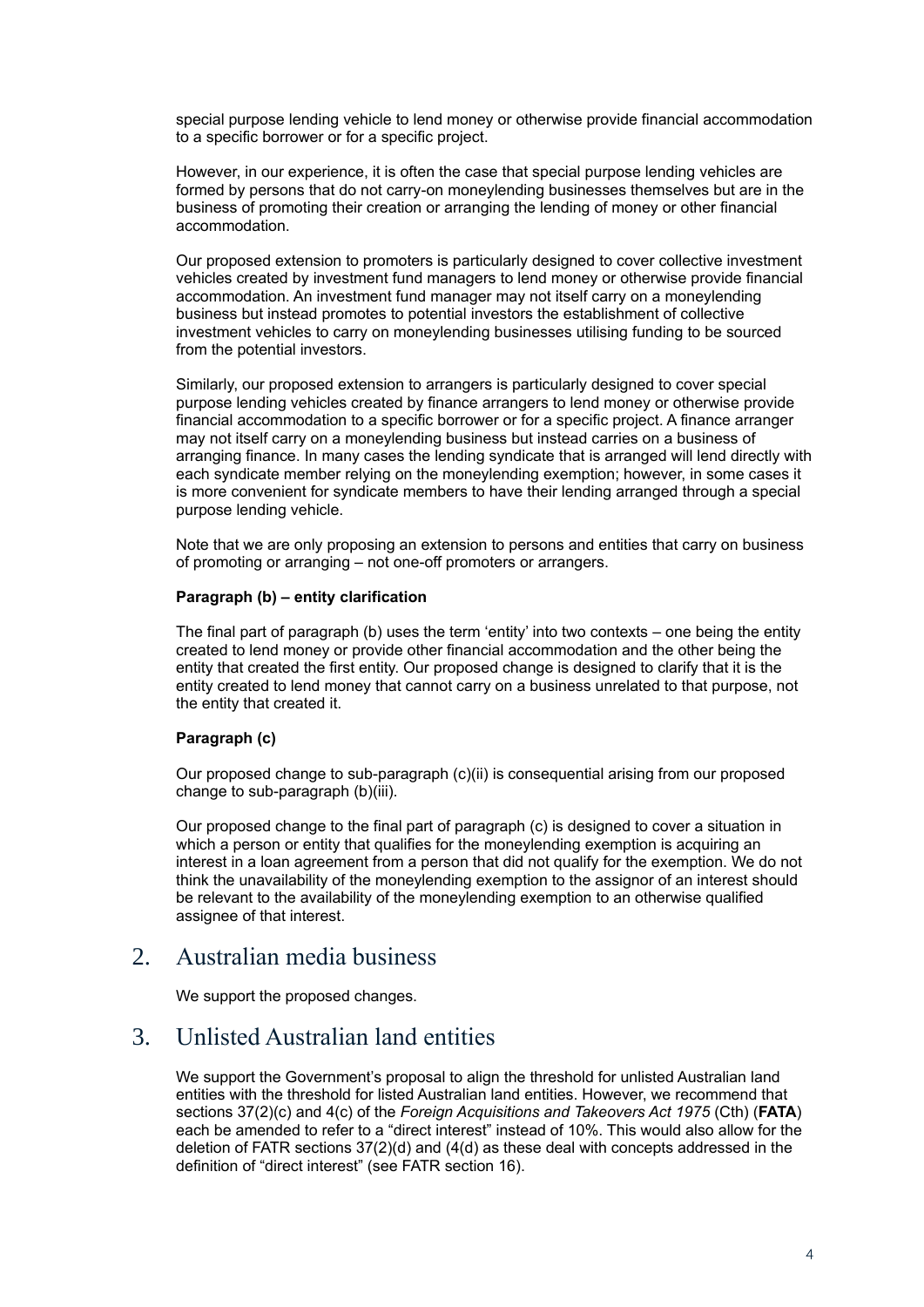In addition to promoting a consistent approach to thresholds, it would also provide for a lower threshold of 5% to apply in circumstances where there is a "legal arrangement" between the relevant foreign person and the Australian land entity.

## <span id="page-6-0"></span>4. Acquisitions of interests in securities where proportionate share or unit holding will not increase

We support the Government's proposal to introduce this new exemption.

We note that, in addition to the wholly-owned subsidiary and capital call scenarios, the new exemption can apply where securityholders in an entity are offered for issue a different class of shares (for example, preference shares) on a pro rata basis according to their holdings of existing securities with the objective that no individual securityholder's percentage interest in the entity will increase. It would be helpful if the Explanatory Statement also includes that example.

We are, however, concerned that the proposed exemption as currently worded imposes too high a burden for the foreign person seeking to rely on the exemption. The requirement in the proposed section 41(c) of the Regulations that 'there are reasonable grounds to believe that this percentage interest that the person holds in the entity will not increase as a result of the person's acquisition' appears (unreasonably) to require the foreign person to form a view as to whether the issuer entity's other securityholders will take up their respective pro rata entitlements.

It would be preferable for the test to be reversed to be: 'the person must not have any reasonable grounds to believe that the percentage interest that the person holds in the entity will increase as a result of the person's acquisition'.

## <span id="page-6-1"></span>5. Meaning of rights issue

We support the Government's proposal to define 'rights issue'. However, we have a few concerns about the proposal to incorporate by reference the definition in the *Corporations Act 2001* (Cth) (**Corporations Act**).

- (a) From time to time the Corporations Act definition of 'rights issue' is modified by the Australian Securities and Investments Commission (**ASIC**) via regulatory instruments pursuant to its powers under the Corporations Act.
	- o Some of these instruments are of general application, such as ASIC Corporations (Non-Traditional Rights Issues) Instrument 2016/84) (see [https://www.legislation.gov.au/Details/F2016L00334\)](https://www.legislation.gov.au/Details/F2016L00334) which modifies the rights issue definition so that the commonly used accelerated rights issue structure – where the offers to institutional securityholders are made prior to offers to retail securityholders to enable the issuer to raise funds more quickly – will also qualify as a compliant rights issue.
	- $\circ$  Other instruments are of specific application and given by ASIC to individual issuers on a case-by-case basis.

We assume the Government intends to capture the Corporations Act's rights issue definition as modified by ASIC from time to time. It may be that Part 4 of the *Acts Interpretation Act 1901* (Cth) does cover ASIC modifications, but it is not clear to us that it does.

**We recommend that it be made clear, ideally in the Regulations or otherwise in the Explanatory Statement or FIRB Guidance Note, that the Corporations Act's rights issue definition as modified by ASIC from time to time is covered by the definition in the Regulations.**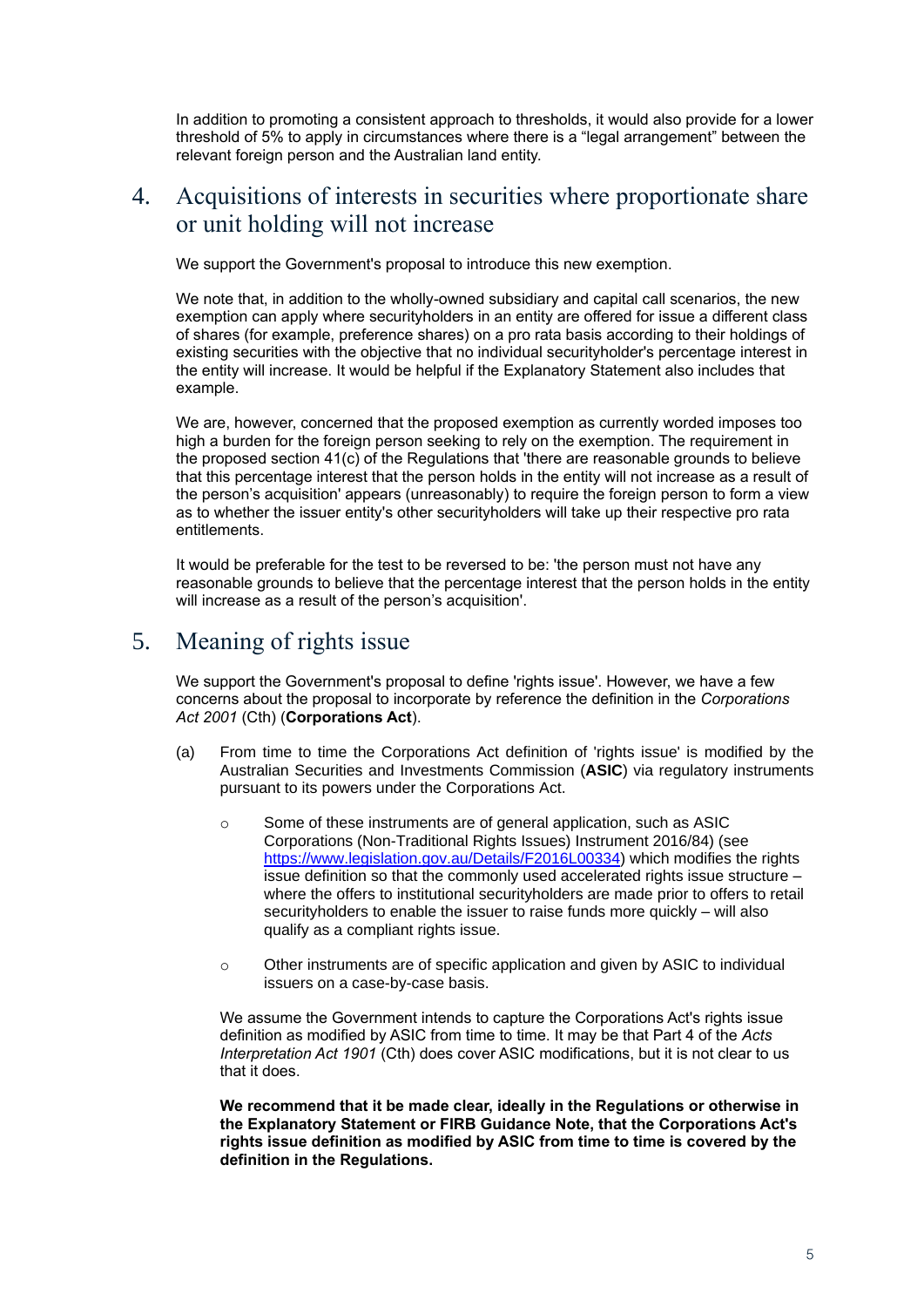(b) The Corporations Act's rights issue definition (as modified by ASIC from time to time) is appropriate where the issuer is an Australian entity, but not where the issuer is a foreign entity. Because of the tracing rules in the FATA there will be situations where a foreign person could be undertaking a notifiable action or notifiable national security action by acquiring interests in securities of a foreign entity. For example, where a foreign issuer owns an Australian subsidiary that carries on a national security business, the acquisition by a foreign person of 20% or more of the foreign issuer constitutes a notifiable national security action, but for the availability of the rights issue exemption.)

The Corporations Act definition of rights issue requires offers to be made to registered security holders in Australia or New Zealand. However, a foreign entity conducting a rights issue under the laws of its local jurisdiction might, as permitted by those local laws, exclude securityholders in Australia and/or New Zealand (for example, a rights issue by a large foreign company listed on a foreign stock exchange might have only a handful of Australian and New Zealand shareholders, and the relevant local laws could permit the foreign company to exclude shareholders where it would be unreasonably onerous to comply with applicable securities laws, being in this example Australian prospectus rules). This should not mean the rights issue exemption in the Regulations cannot be relied on.

We recommend that rights issues by both Australian and foreign entities be appropriately covered in a definition of rights issue. We suggest a new section 41A(1A) be inserted in the Regulations:

- (1A) For the purposes of paragraph (2)(a), *rights issue* means:
	- (a) where the issuer of interests in securities is an entity established in Australia – a rights issue within the meaning of the *Corporations Act 2001* as may be modified from time to time by the Australian Securities and Investments Commission by legislative instrument for the benefit of persons generally or to specific persons; or
	- (b) where the issuer of interests in securities is an entity established in a jurisdiction outside of Australia – an offer of securities that is made to every person who holds securities in a particular class to issue them, or their assignee, with the percentage of the securities to be issued that is the same as the percentage of the securities in the class that they hold before the offer but disregarding:
		- (i) the rounding up or down of the number of securities offered to that holder to a whole number; and
		- (ii) the fact that the offer is not made to holders in relation to whom offers do not have to be made under the laws or other rules (however described) that apply to the offer of securities in the primary jurisdiction applying to the issuer of securities as in force at the date of the offer.

The suggested paragraph (b) is taken from *ASIC Corporations (Foreign Rights Issues) Instrument 2015/356* (see [https://www.legislation.gov.au/Details/F2017C00893\)](https://www.legislation.gov.au/Details/F2017C00893).

We also submit that the following statement in the draft Explanatory Statement be modified so that it refers to rights issues by both Australian entities and foreign entities: 'The exemption applies to foreign persons when they acquire additional securities in an Australian entity under a rights issue as long as it is a voluntary, pro-rata rights issue under the Corporations Act 2001 (or a law of a foreign country or part of a foreign country)'.

## <span id="page-7-0"></span>6. Foreign custodian corporations

We support the Government's proposal to amend the exemption for foreign custodian corporations in FATR section 30 except proposed section 30(1)(d), the effect of which would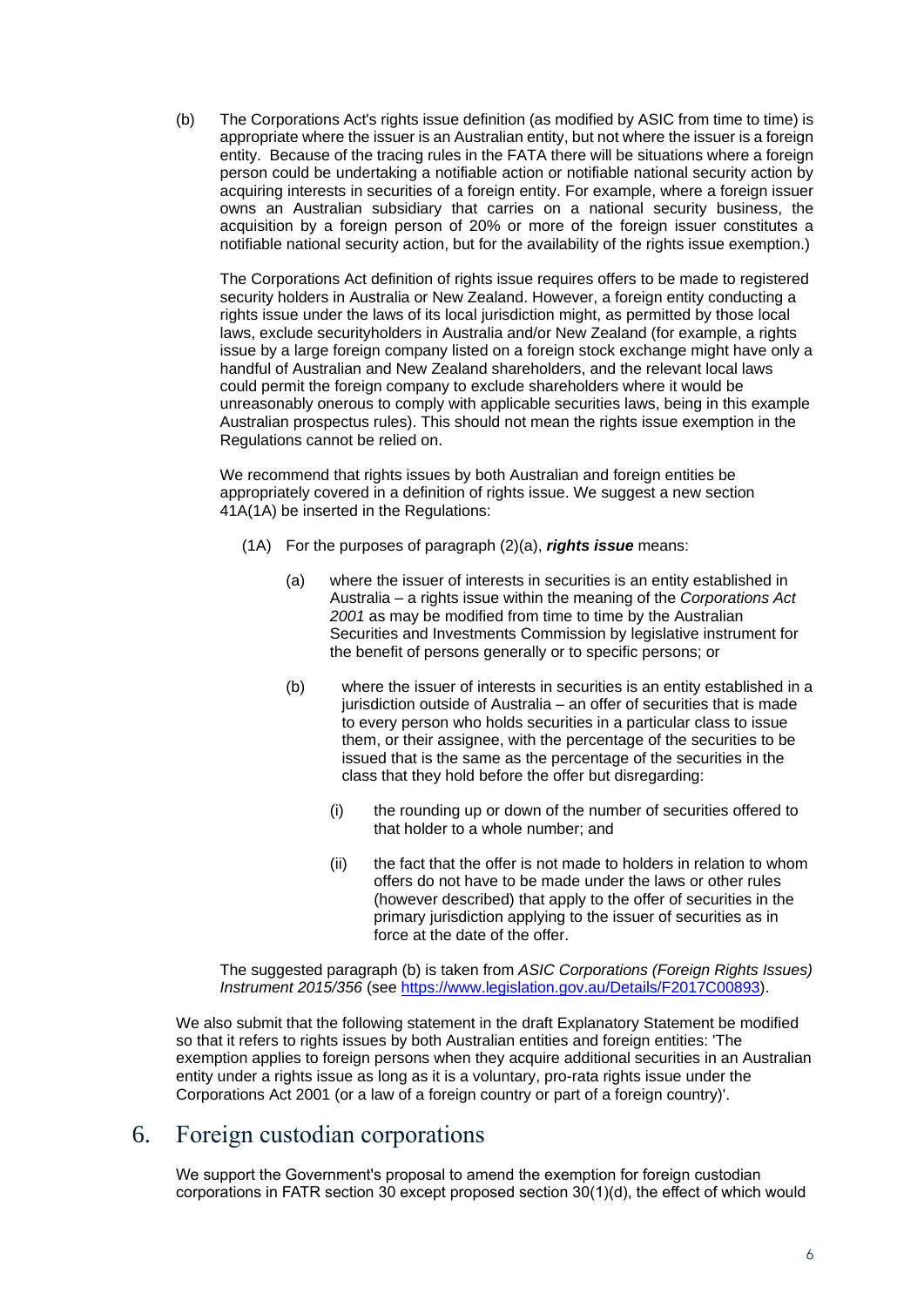be to prohibit a foreign custodian corporation from holding assets on behalf of foreign persons.

#### **Background**

Custodian corporations play an important role in the Australian financial system with a number of benefits. The Explanatory Statement to the *Foreign Acquisitions and Takeovers Regulation 2015* notes the following benefits:

Custodians provide a range of services for their clients, who are generally institutional investors, money managers and broker/dealers. These services typically include: settlement of trade and safekeeping of financial assets on behalf of the client; collection of income arising from portfolios; application of entitlements to reduce rates of withholding tax at source and reclaiming tax withheld; and notification and dealing with corporate action.

In addition to the benefit investors derive directly from their services, the Australian financial system as a whole benefits from the role custodian corporations play in easing administration burdens for listed companies (by aggregating investors and thereby reducing shareholder numbers) and facilitating securities lending (again, by aggregating investors).

Custodian corporations that carry on business in Australia are principally regulated by the Australian Securities and Investments Commission as holders of Australian financial services licences or authorised representatives of such holders.

A number of the most active custodian corporations are foreign persons including HSBC Custody Nominees (Australia) Limited, JP Morgan Nominees Australia Pty Limited, Citicorp Nominees Pty Limited, BNP Paribas Nominees Pty Ltd, UBS Nominees Pty Ltd, ABN Amro Clearing Sydney Nominees Pty Ltd and Merrill Lynch (Australia) Nominees Pty Limited.

Our review of the list of top 20 shareholders listed in the most recent annual reports of the top 20 ASX-listed companies by market capitalisation revealed that 14 of the 20 had one or more foreign custodian corporations with a substantial interest.

| <b>Name</b>                           | As at        | <b>Substantial Interest</b><br>Holder and % |
|---------------------------------------|--------------|---------------------------------------------|
| Aristocrat Leisure Ltd (ASX:ALL)      | 17-Nov-2021  | HSBC-35.7%<br>JP Morgan - 20.8%             |
| Coles Group Ltd (ASX:COL)             | 26-Aug-2021  | $HSBC - 26.1%$                              |
| CSL Ltd (ASX:CSL)                     | 11-Aug-2021  | $HSBC - 32.8%$                              |
| Fortescue Metals Group Ltd (ASX:FMG)  | 25-Aug-2021  | $HSBC - 24.3%$                              |
| Goodman Group (ASX:GMG)               | 25-Aug-2021  | $HSBC - 36.5%$<br>JP Morgan $-31.2%$        |
| James Hardie Industries Plc (ASX:JHX) | 30-Apr-2021  | $HSBC - 36.8%$<br>JP Morgan $-23.5%$        |
| Macquarie Group Ltd (ASX:MQG)         | 31-Mar-2021  | $HSBC - 27.9%$<br>JP Morgan - 18.4%*        |
| Rio Tinto Limited (ASX:RIO)           | 05-Feb-2021) | $HSBC - 33.5%$<br>JP Morgan - 19.3%*        |
| Telstra Corporation Ltd (ASX:TLS)     | 23-Jul-2021  | $HSBC - 21.3%$                              |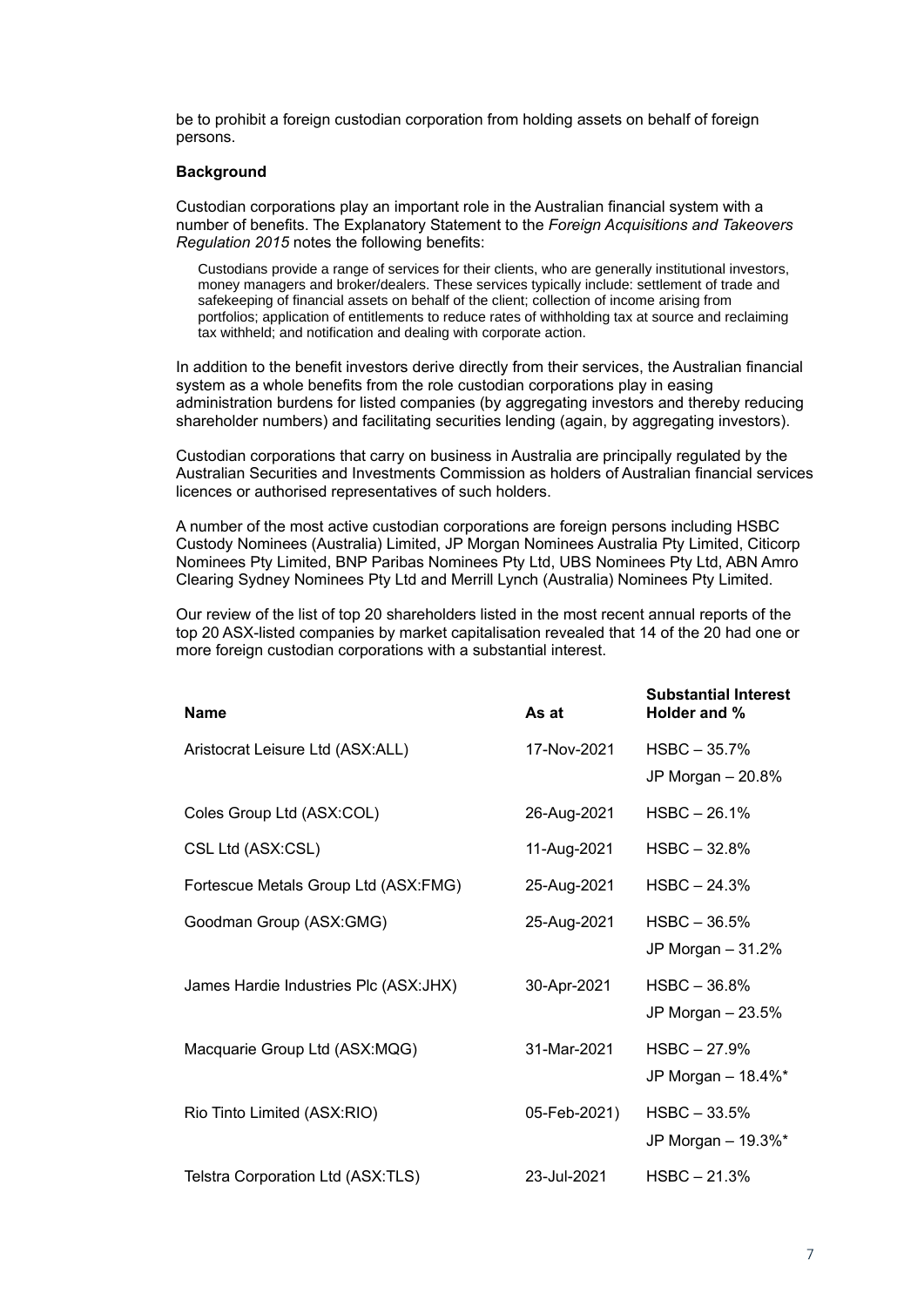| <b>Name</b>                           | As at       | <b>Substantial Interest</b><br>Holder and %        |
|---------------------------------------|-------------|----------------------------------------------------|
| Transurban Group (ASX:TCL)            | 12-Jul-2021 | $HSBC - 35.6%$<br>JP Morgan $-17.8\%$ <sup>*</sup> |
| Wesfarmers Ltd (ASX:WES)              | 26-Aug-2021 | $HSBC - 24.0%$<br>JP Morgan $-15.4\%$ *            |
| Westpac Banking Corporation (ASX:WBC) | 01-Oct-2021 | $HSBC - 23.4%$                                     |
| Woodside Petroleum Ltd (ASX:WPL)      | 01-Feb-2022 | $HSBC - 27.8%$                                     |
| Woolworths Group Ltd (ASX:WOW)        | 30-Jul-2021 | $HSBC - 24.7%$<br>JP Morgan $-$ 16.4%*             |

\* We have noted a number of cases where a foreign custodian corporation is close to holding a substantial interest.

### **Limiting exemption to custody services for Australian investors**

We understand that the rationale for adopting the proposed FATR section 30(1)(d) is to better reflect the 2015 Explanatory Statement, which provided the following rationale for the exemption:

Generally, custodians only exercise voting rights attached to their holdings under direct instruction from their client and do not normally exercise influence independent of their client. It would be inconsistent with the underlying rational of the Act to screen the operations of foreign custodians operating in Australian when they act on behalf of Australian investors.

The effect of the change will be to make it difficult for foreign custodian corporations to provide custody services to foreign persons where doing so would cause them to trigger a compulsory FIRB notification – for example, acquiring a substantial interest in an Australian entity (or a direct interest in some cases).

It would also result in significant administrative difficulties for foreign custodian corporations including the following.

- (a) For each asset to be held in custody, a foreign custody corporation would have the onus placed on it of having to assess whether its holding of the asset may trigger a compulsory FIRB notification, including:
	- $(i)$  in the case of an interest in an entity:
		- (A) whether the entity (or any downstream entity caught by the tracing rules) carried on a national security business, an agribusiness or an Australian media business or was an Australian land entity; and
		- (B) the value of the total assets of all relevant entities; and
	- (ii) in the case of an interest in a land, the relevant classification of the land, consideration paid and (in the case of agricultural land) aggregated consideration.

Particularly as they are not investors and typically provide custody services to passive investors, custody corporations are unlikely to have (or the means to obtain) access to the information that they would require to make these assessments.

(b) A foreign custody corporation may need to place caps on the assets that it holds to ensure, for example, that it remains below the relevant percentage threshold that would trigger a compulsory FIRB notification. It may be difficult to implement such caps in the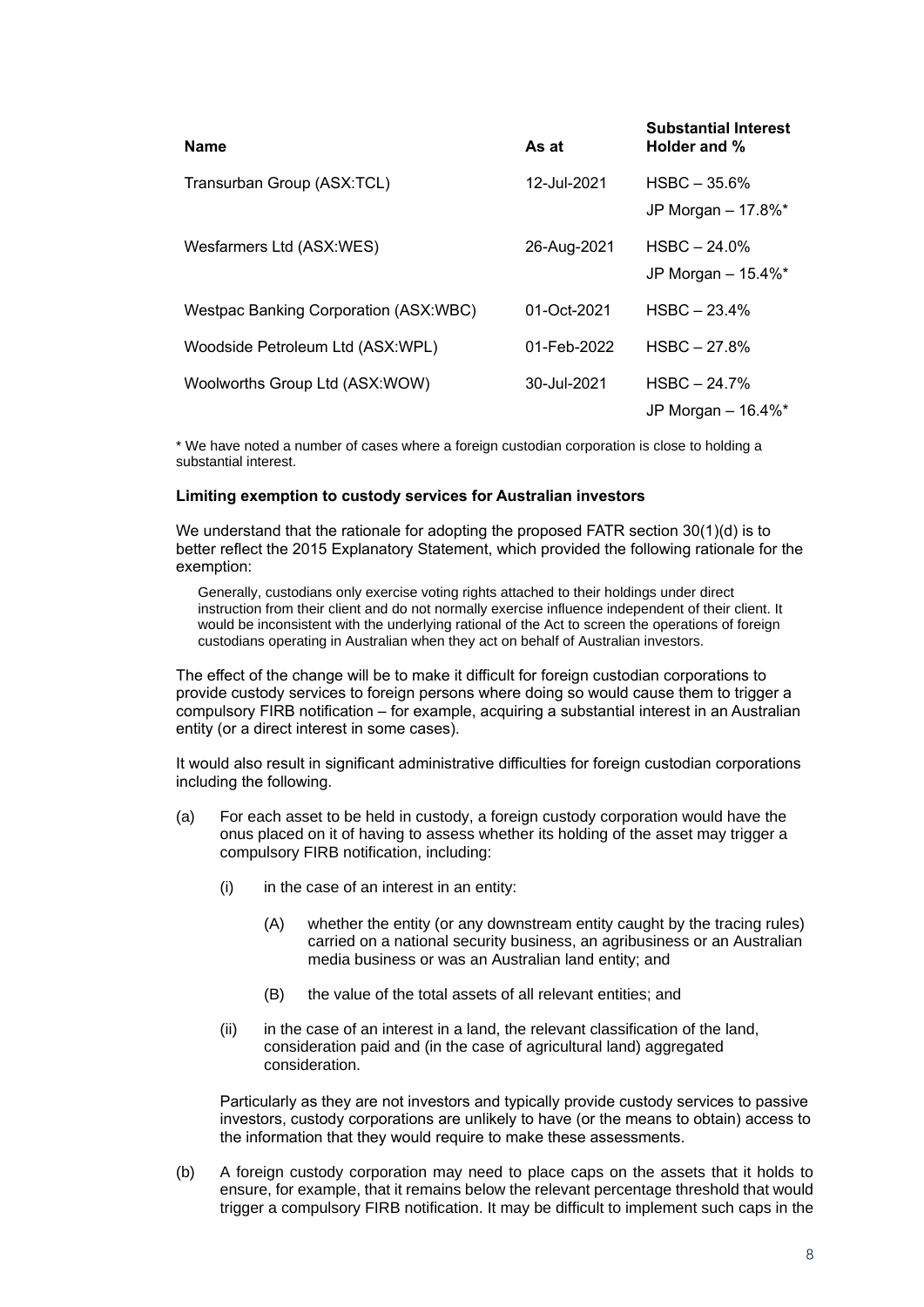dynamic trading environments that typically exist for market-traded securities without causing significant disruption to the Australian financial system.

(c) A foreign custody corporation would have the onus of identifying each person who held an interest through them and whether the person was a foreign person. Noting that custody arrangements are often underpinned by multiple layers of sub-custody arrangements, we expect that this would be a very difficult task.

We do not think that exemption certificates would provide an adequate means to reduce these difficulties as they are themselves burdensome in terms of transaction reporting requirements and the need to monitor financial condition limits, particularly given trading volumes in market-traded securities.

Given that foreign custody corporations do not hold an economic interest in assets or exercise voting rights other than on direction, and investors who are foreign persons remain subject to relevant FIRB notification triggers regardless of whether they are the holder of an asset on record or the holder of an asset through a custody arrangement, we do not think any policy purpose would be served by limiting this exemption to where a foreign custody corporation is providing custody services only to investors that are not foreign persons.

Further, we think that it would be contrary to the national interest to impose a narrower exemption on foreign custody corporations because the additional burdens would likely have an adverse effect on competition for custody services and create potential for disruption in financial markets.

#### **Reference to legal and equitable interests**

An existing problem with the exemption – that is continued by the proposed changes – is the requirement in paragraph (c) that the foreign custodian corporation hold a "legal interest" and the exclusion in paragraph (d) of equitable interests from being held by the foreign custody corporation (under the current exemption) or any foreign person (under the proposed changes). By referring to equitable and legal interests, the drafters appear to be trying to distinguish between economic and non-economic interests. While it is often the case that these concepts operate in parallel, that is not always the case.

The most prominent example of where these concepts do not operate in parallel is the unit trust. Unit trusts are the principal form that collective investment vehicles take in Australia. They are particularly important for infrastructure and property investment.

As unit trusts are products of equitable law, it is not possible to hold a legal interest in them, only an equitable interest. As currently drafted (and proposed), foreign custody corporations cannot rely on the exemption to hold interests in unit trusts.

In addition, the exclusion of equitable interests creates problems for custody arrangements that rely on the use of sub-custodians. In that instance it would only be the sub-custodian at the bottom of the chain that would have the legal interest in the assets.

We recommend the removal of references to legal and equitable interests as noted below.

### **Recommended modification**

We recommend replacing existing FATR sections 30(c) and (d) with the following:

(c) the foreign person holds the interest only as a bare trustee or nominee;

The term "bare trustee" is used in section 609 of the Corporations Act in the context of a holding of shares by a bare trustee being not being considered a holding of a relevant